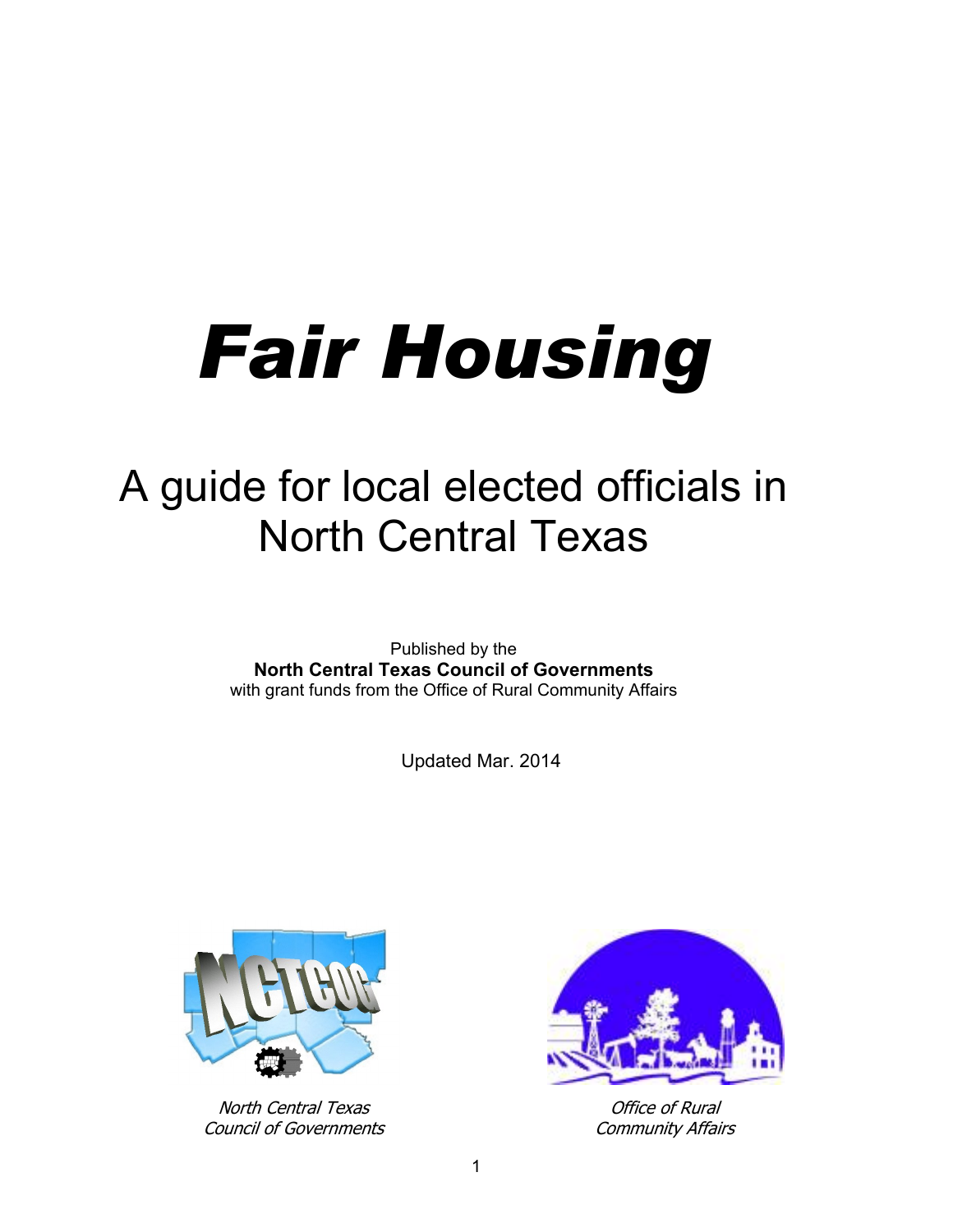## **Introduction**

This guide is designed to provide you, an elected official in North Central Texas, with suggestions for promoting fair housing in your community. Any community that receives federal funding, whether it is in the form of community development funds or highway and road use improvement funds, must "affirmatively further fair housing", according to laws passed by Congress and executive orders issued by the President.

The guide provides practical information about what the law says, along with ways that you can build a stronger community by promoting home ownership and fair housing for all citizens. The guide is organized as follows:

| What housing is covered?                                                                                                                                                                                                                                                              |
|---------------------------------------------------------------------------------------------------------------------------------------------------------------------------------------------------------------------------------------------------------------------------------------|
| What does the Fair Housing Act protect against?<br>Is housing discrimination still a problem?                                                                                                                                                                                         |
| What are the new construction requirements?<br>What are covered multifamily dwellings?<br>Who must comply with the law?<br>What are the accessibility requirements of the Fair Housing Act?<br>What are the safe harbors for compliance?<br>What is Fair Housing Accessibility FIRST? |

## **What can my community do to support Fair Housing?…………………………..8**

Where can I find more information?

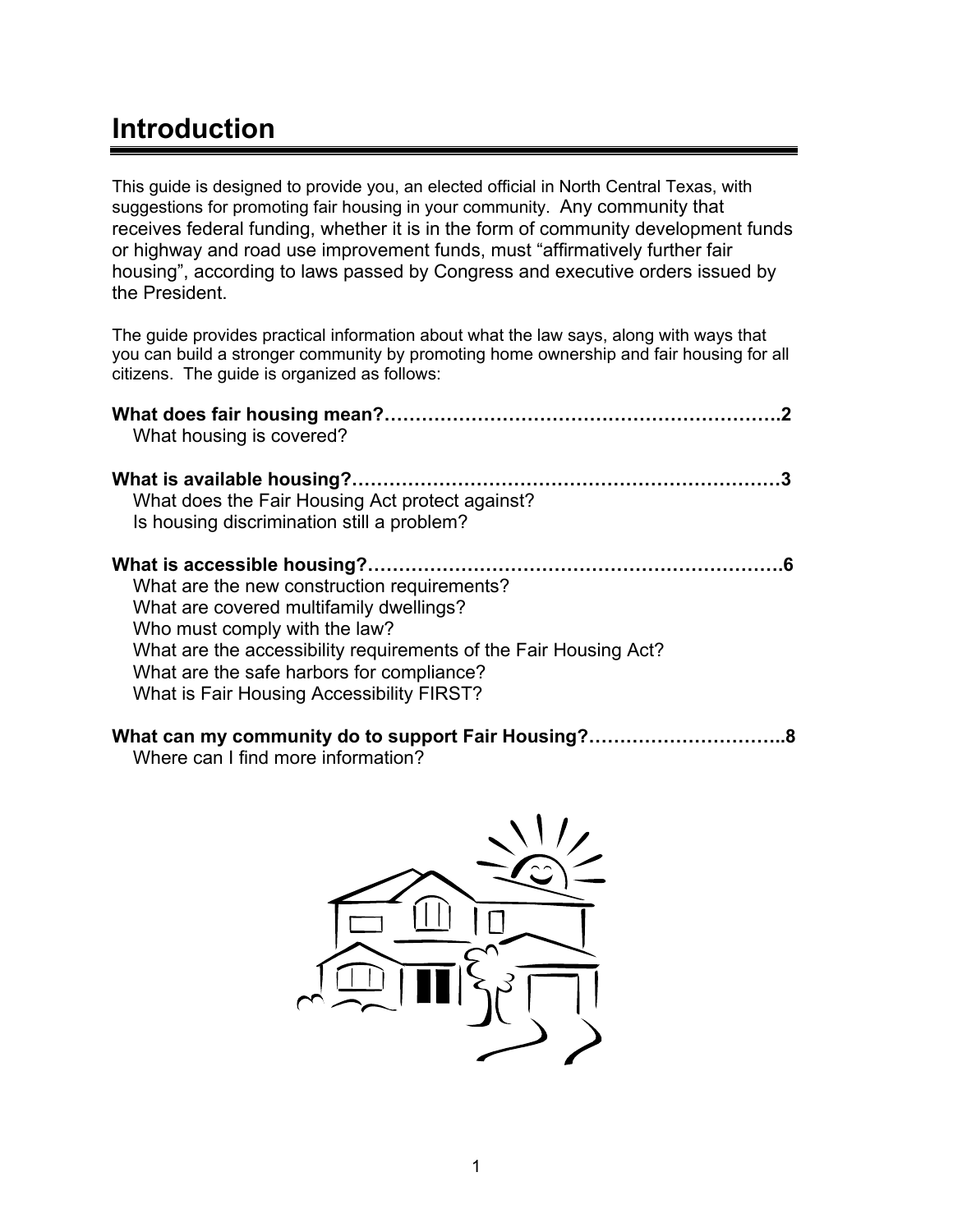## **What does "fair housing" mean?**

"Fair housing" refers to practices that comply with the federal Fair Housing Act, originally passed in 1968, and other laws and executive orders (listed below). The Fair Housing Act as amended prohibits discrimination in housing and related transactions on the basis of:

- 1. race,
- 2. color,
- 3. national origin,
- 4. sex,
- 5. religion,
- 6. disability (physical or mental) and
- 7. familial status (the presence or anticipated presence of children under 18 in a home).

The Act covers all kinds of housing-related transactions, including but not necessarily limited to:

- $\triangleright$  rentals
- $\triangleright$  home sales,
- $\triangleright$  mortgage lending,
- $\triangleright$  homeowner's insurance.
- $\triangleright$  home improvement and
- $\triangleright$  zoning.

#### **Other federal fair housing laws and Presidential Executive Orders include:**

Title VI of the Civil Rights Act of 1964 Section 504 of the Rehabilitation Act of 1973 Section 109 of Title I of the Housing and Community Development Act of 1974 Title II of the American with Disabilities Act of 1990 Architectural Barriers Act of 1968 Age Discrimination Act of 1975 Title IX of the Education Amendments Act of 1972 Executive Order 11063 – Non-Discrimination Executive Order 12892 – Equal Opportunity in Housing Executive Order 12898 – Environmental Justice

## **What housing is covered?**

Most housing is covered. In some circumstances, the Fair Housing Act exempts owneroccupied buildings with no more than four units, single-family housing sold or rented without the use of a broker and housing operated by organizations and private clubs that limit occupancy to members.

### **This brochure breaks down fair housing into two categories:**

- 1. **Available housing** housing that is made available to anyone through fair lending and sales practices, regardless of their race, color, national origin, sex, religion, disability status, or familial status; and
- 2. **Accessible housing** the Fair Housing Act sets certain requirements for accessible design in new construction, to make sure that housing is accessible to persons with disabilities.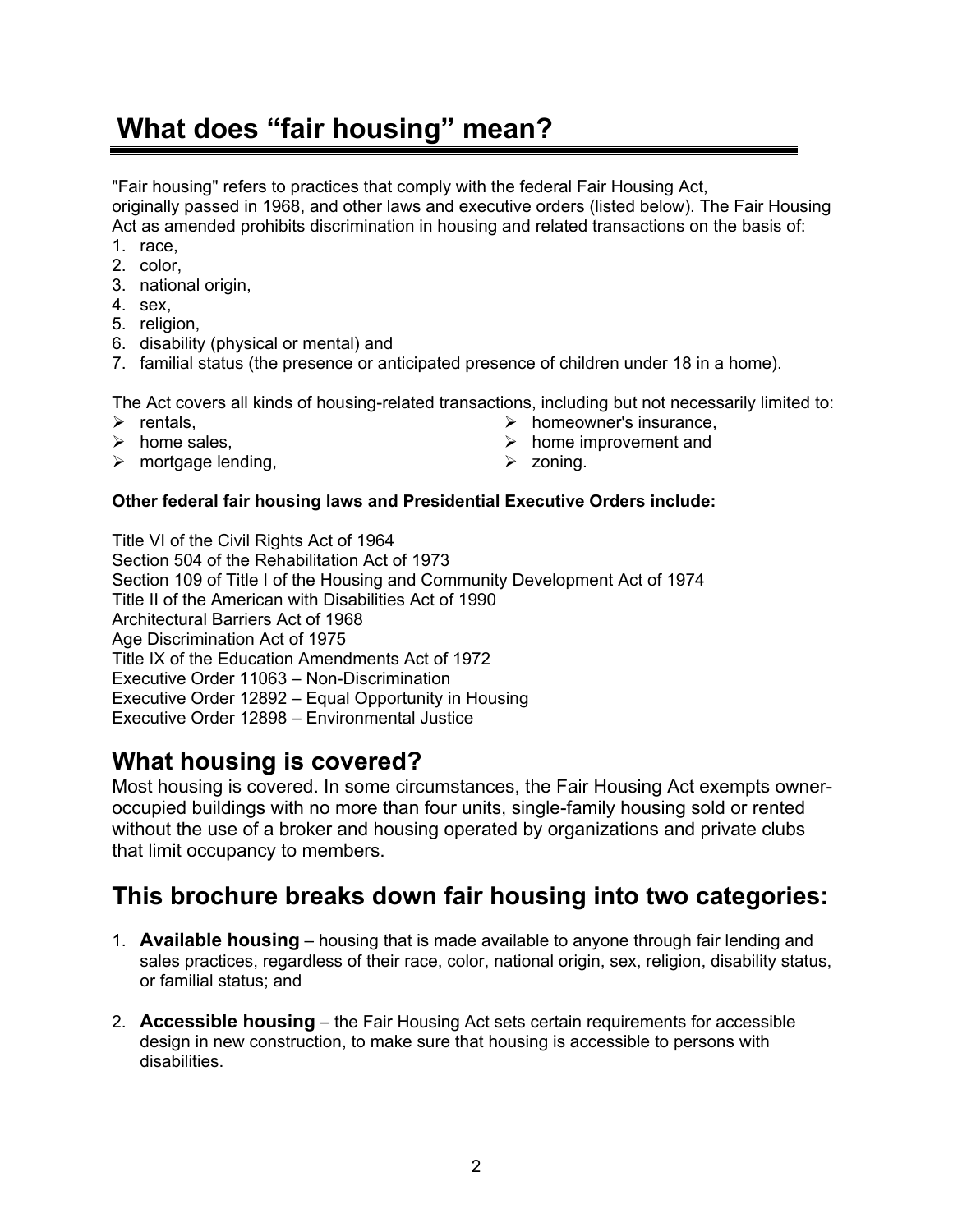## **What is available housing?**

The Fair Housing Act ensures that housing that is made available to anyone through fair lending and sales practices, regardless of their race, color, national origin, sex, religion, or familial status.

## **What does the Fair Housing Act protect against?**

The Fair Housing Act states a number of illegal practices, including:

#### ¾ **Refusals to sell or rent.**

Refusing to negotiate for housing, making housing unavailable, and denying a dwelling are also illegal.

#### ¾ **Discrimination in terms, conditions or privileges of sale.**

This type of discrimination is more subtle than outright refusal to rent or sell. For instance, an apartment manager might require a higher security deposit from families with children than those without, or demand an extraordinarily high application fee from minority applicants. Such different treatment is every bit as illegal as a more blatant outright refusal to rent or sell.

#### ¾ **Advertising.**

It is illegal to advertise or make any statement that indicates a limitation or preference based on race, color, national origin, religion, sex, familial status, or handicap.

#### ¾ **Denying availability.**

A real estate agent, apartment manager, etc. may not falsely claim a lack of available properties or units to prospective tenants based on their membership in a protected class.

#### ¾ **Blockbusting and Steering.**

Blockbusting is an effort to induce panic in a neighborhood by telling white homeowners that other whites are leaving the area and that minorities are moving in, with the goal of getting white homeowners to sell their homes at unusually low prices.

Steering is a practice whereby a real estate agent shows white clients homes in predominantly white neighborhoods and minority clients homes in predominantly non-white neighborhoods.

#### ¾ **Failure to make reasonable accommodation.**

If you or someone associated with you has a physical or mental disability (including hearing mobility and visual impairments, chronic alcoholism, chronic mental illness, AIDS, AIDS Related Complex, and mental retardation) that substantially limits one or more major life activities, your landlord may not

- Refuse to let you make reasonable modifications to your dwelling or common use areas, at your expense, if necessary for the handicapped person to use the building.
- Refuse to make reasonable accommodations in rules, policies, practices, or services if necessary for the handicapped person to use the housing.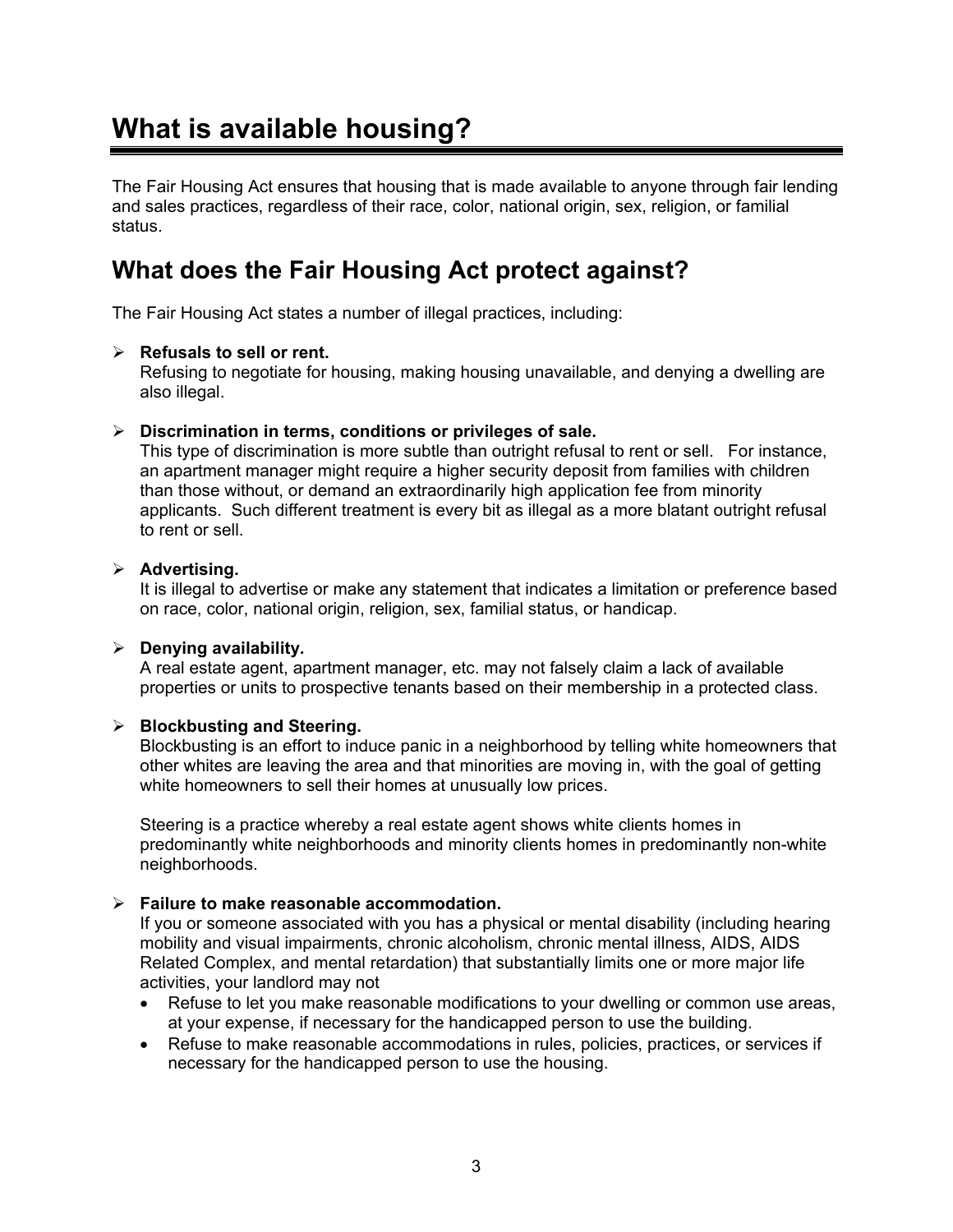**Example**: A building with a "no pets" policy must allow a visually impaired tenant to keep a guide dog. *People with disabilities also have the right to keep emotional support animals (Fair Housing Amendments Act, 1988, Section 504 of the Rehabilitation Act of 1973, and Title II of the Americans with Disabilities Act).*

**Example**: An apartment complex that offers tenants ample, unassigned parking must honor a request from a mobility impaired tenant for a reserved space near her apartment if necessary to assure that she can have access to her apartment does not include current, illegal use of or addiction to a controlled substance.

#### ¾ **Lending discrimination and 'redlining.'**

Discrimination in making loans for the purpose of real-estate transactions is illegal. 'Realestate transactions' includes purchasing, constructing, improving, repairing or maintaining a dwelling. The following actions are illegal if the action is based on race, color, national origin, religion, sex, familial status, or handicap:

- Refusing to make a mortgage loan,
- Refusing to provide information regarding loans,
- Imposing different terms or conditions on a loan,
- Discrimination in appraising property,
- Setting different terms or conditions for purchasing a loan.

Redlining is a term derived from the practice of loan officers who would evaluate home mortgage applications by relying on a residential map where integrated and minority neighborhoods were marked off in red as poor risk areas. It is the practice of denying loan applications based on the neighborhood of the home in question.

#### ¾ **Other prohibited practices**

While the abovementioned practices are specifically prohibited by the Fair Housing Act, it is important to note that the broad language of the act provides consumers with blanket implied protection against all other discriminatory practices.

An excellent example is insurance discrimination. While insurance discrimination is not specifically covered in the act, redlining by insurers is a significant barrier to equal opportunity in housing. Many lawsuits have been filed against insurance agencies based on the provisions of the Act.

#### **Signals of Discrimination:**

- ¾ "This neighborhood isn't safe for women…"
- ¾ "What income do you have set aside from child support and alimony…."
- ¾ "I think there's a synagogue a few miles from here. Maybe you should try that area…."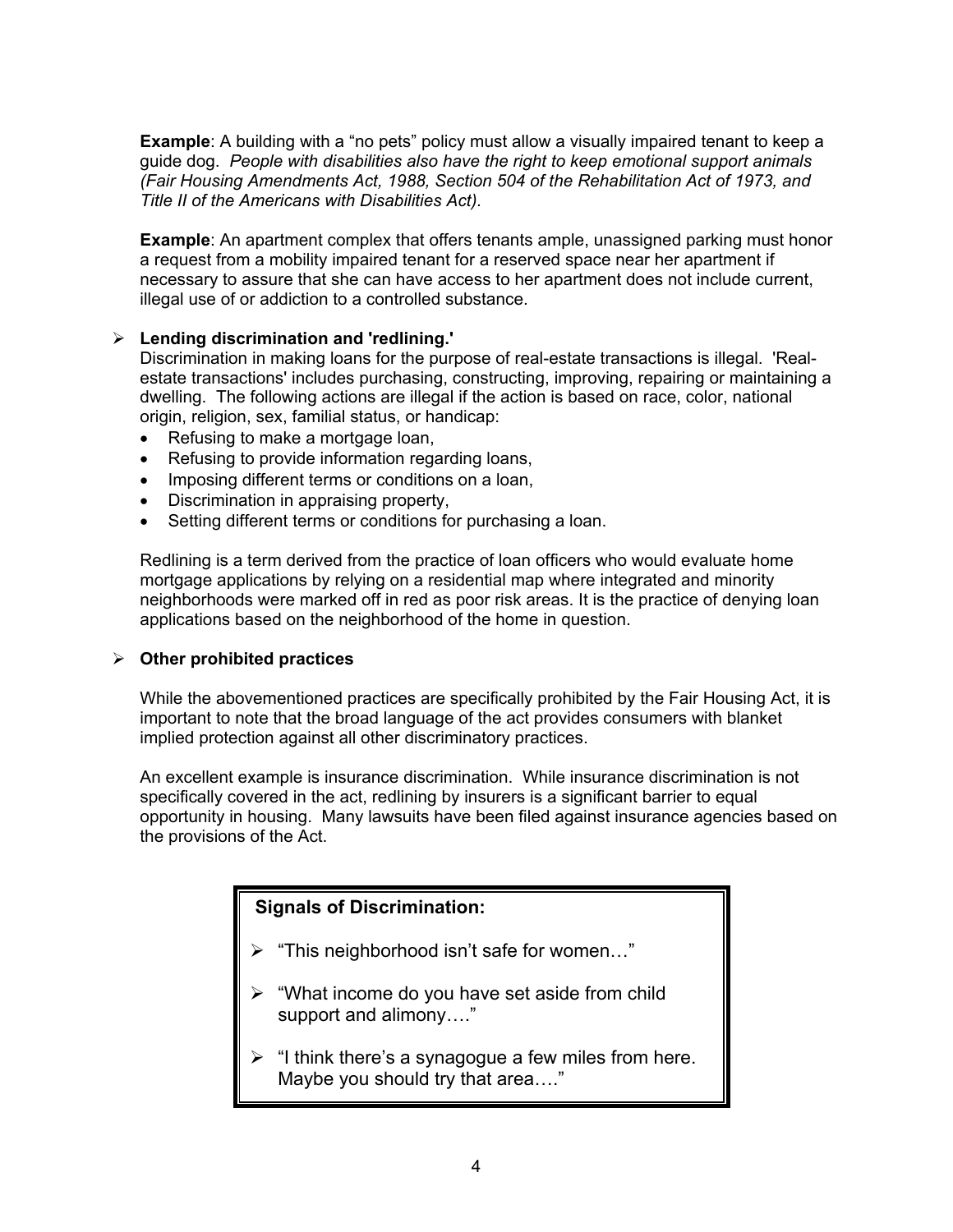## **Is housing discrimination still a problem?**

Minorities trying to buy homes still face discrimination from mortgage lending institutions, according to a new report commissioned by HUD. *What We Know About Mortgage Lending Discrimination in America* finds that minorities are less likely than whites to obtain mortgage financing and, if successful in obtaining a mortgage, tend to receive less generous loan amounts and terms. The study provides a comprehensive review and reanalysis of the best available evidence on possible discrimination by mortgage lenders and assesses evidence of discrimination at each stage in the mortgage lending process. The report presents 3 major findings:

- $\triangleright$  Discrimination can begin at the early stages of the mortgage lending process, including pre-application inquiries by would-be borrowers. Overall, minorities received less information about loan products, less time and information from loan officers, and were quoted higher interest rates.
- $\triangleright$  At later stages of the process, racial disparities in loan denial rates cannot be "explained away" by differences in creditworthiness or by technical factors affecting the analyses of denial rates.
- $\triangleright$  Good intentions on the part of lenders are not enough. Examination of the mortgage loan origination process from an individual lender's perspective suggests that even among institutions with food intentions, and where loan officers take pride in working with borrowers who need additional help on loan applications, minority customers may not be receiving equal treatment.

*What We Know About Mortgage Lending Discrimination in America* is available from HUD USER at *http://www.huduser.org/publications/fairhsg/lending.html* or 1-800-245-2691.



- let you know if you are accepted…."
- $\Rightarrow$  "I'm sorry, we only rent to working people...."
- ⇒ "No pets allowed … not even your seeing-eye dog…."
- ⇒ "I don't want you living here because I heard you treat AIDS patients."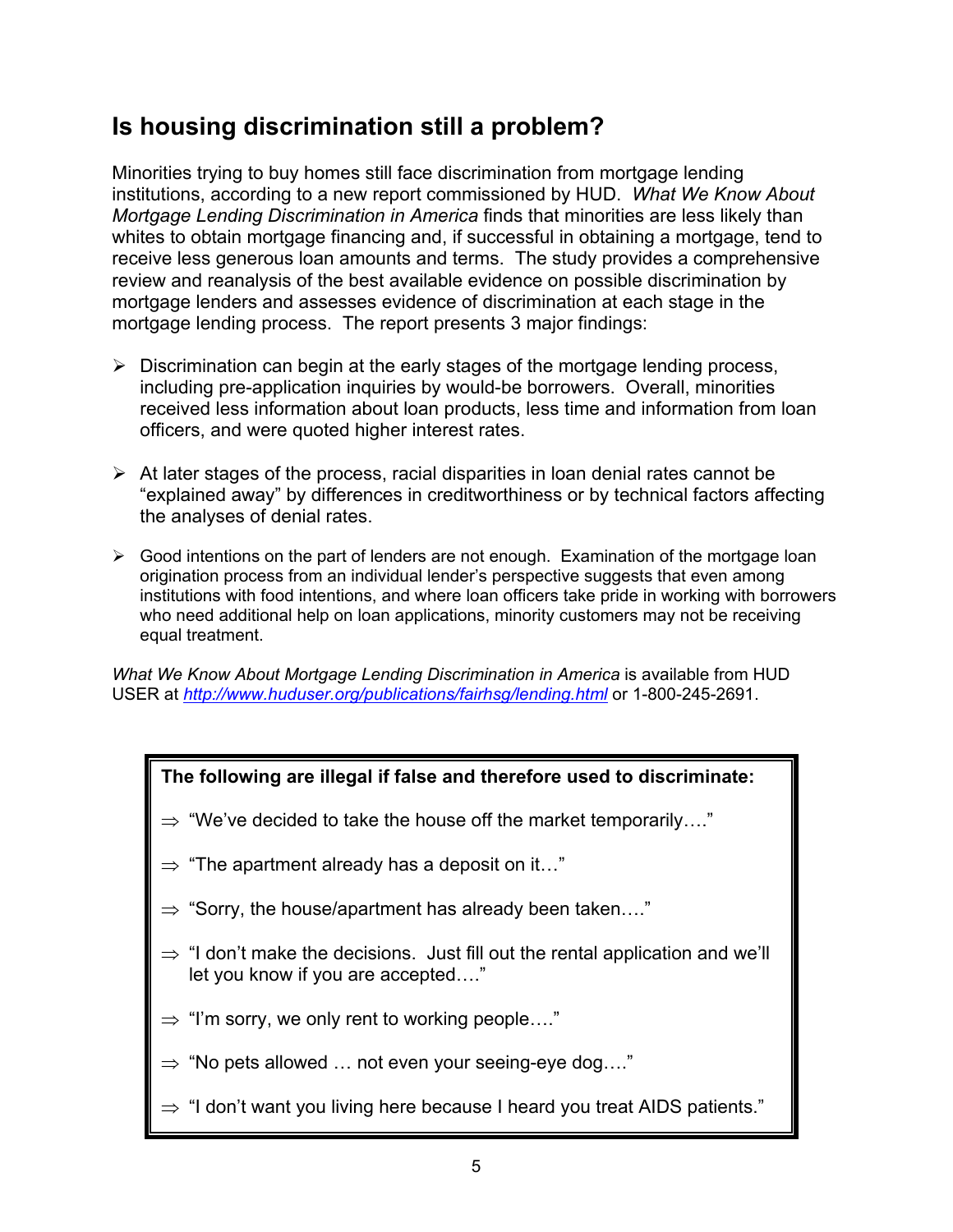## **What is accessible housing?**

Accessible housing is designed to accommodate persons with disabilities. The Fair Housing Act sets certain requirements for accessible design in new construction, to make sure that housing is accessible to persons with disabilities.

## **What are the new construction requirements?**

The Fair Housing Act requires that **covered multifamily** dwellings built for first occupancy after March 13, 1991, include certain features of accessible design. Architects, builders, and other persons involved in the design and construction of housing must be aware of these requirements.

## **What are covered multifamily dwellings?**

Covered multifamily dwellings are buildings consisting of 4 or more dwelling units, if such buildings have one or more elevators, and ground floor dwelling units in other buildings consisting of 4 or more swelling units. This includes apartments, condominiums, single-story townhouses, vacation time-sharing properties, homeless shelters and other similar residential buildings. Examples of buildings that are not covered include detached single-family houses, duplexes or triplexes, and multistory townhouses (without elevators).

## **Who must comply with the law?**

- $\triangleright$  Architects.
- $\triangleright$  Builders,
- $\triangleright$  Building contractors,
- $\triangleright$  Site engineers, and
- $\triangleright$  Any other person(s) involved in the design and construction of residential housing.

#### **What are the accessibility requirements of the Fair Housing Act?**

Based on the Fair Housing Act, as amended, there are 7 technical requirements for covered buildings:

#### **1. Accessible building entrance on an accessible route**

- Each covered multifamily dwelling must have at least one entrance on an accessible route. However, there are exceptions for unusual site characteristics or terrain.
- An accessible entrance must be located on a route that a person in a wheelchair can easily travel, leading to and from meaningful locations, e.g. parking, public transportation, other buildings in the complex, amenities such as laundry room, recreational facilities.

#### **2. Accessible and usable pubic and common-use areas**

• Public and common-use areas must be accessible to people with disabilities. These areas include, but are not limited to, parking lots, building lobbies, lounges, elevators, storage areas, recreational facilities, mailboxes, rental or sales offices, and laundry rooms.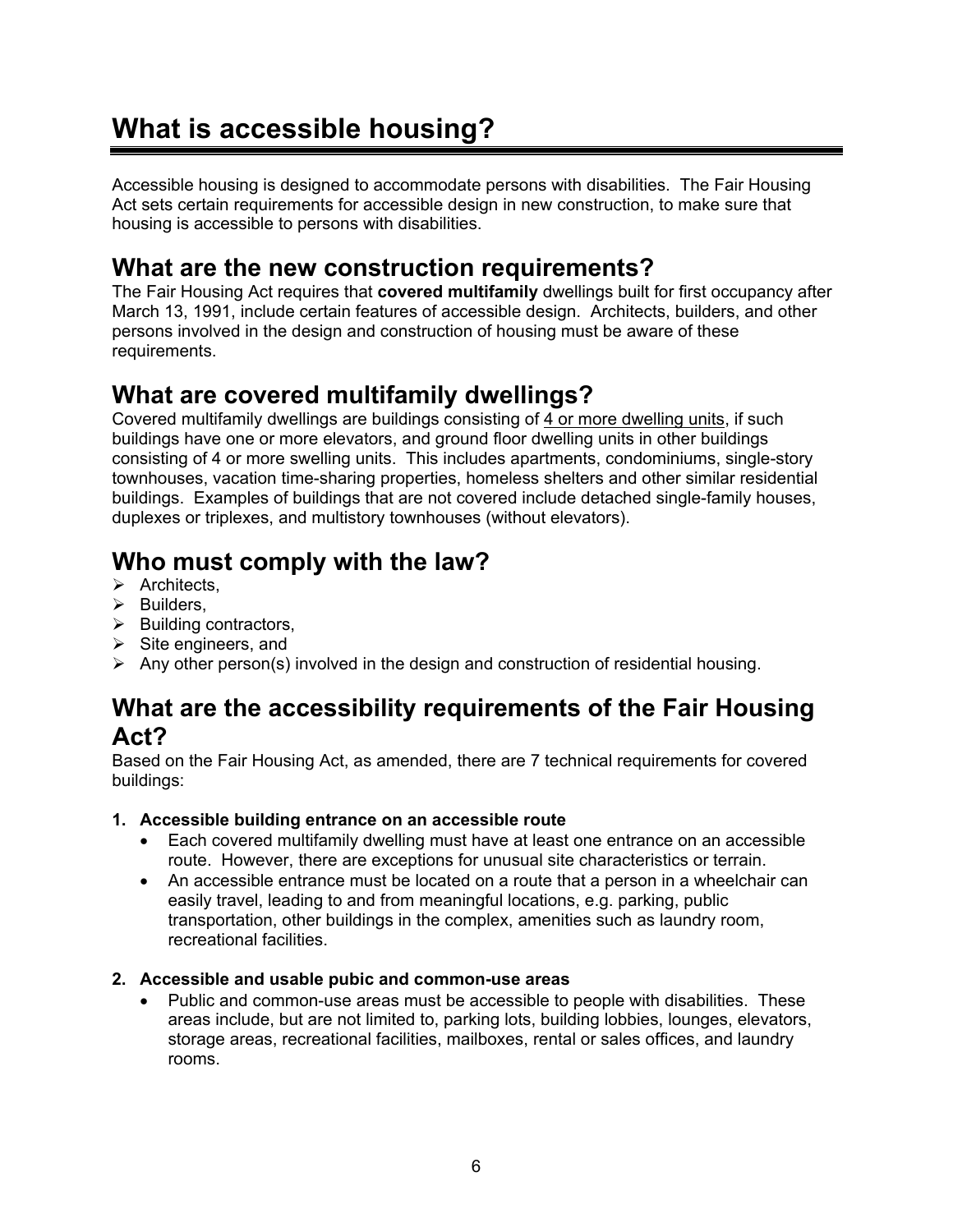#### **3. Usable doors**

- Doors must be wide enough to enable a person in a wheelchair to maneuver through them.
- Included are public and common-use doors, doors leading into an individual dwelling unit, and **all** doors within the dwelling unit itself. Note that many typical 6' sliding doors do not offer a wide enough opening.

#### **4. Accessible routes into and through the covered unit**

- This requirement applies to all premises within a covered dwelling unit, including accessible routes that continue through the dwelling unit and onto decks, balconies, and patios.
- **5. Accessible light switches, electrical outlets, thermostats, and other environmental controls**
	- Covered controls must be within the reach of people with disabilities. Examples of controls that are not covered include controls on range hoods, controls for garbage disposals, circuit breaker panels, special use wall outlets (such as those designed exclusively for refrigerators) and television and telephone jacks.

#### **6. Reinforced walls in bathrooms for later installation of grab bars**

Reinforced walls are only required where grab bars will be placed.

#### **7. Usable kitchens and bathrooms**

• Kitchens and bathrooms must be designed so that an individual in a wheelchair can maneuver around them and use the fixtures and appliances.

## **What are the safe harbors for compliance?**

HUD has identified seven "safe harbors", which provide detailed access standards. Following any one of the seven safe harbors fulfills compliance with the access requirements of the Fair Housing Act. The safe harbors are as follows:

- 1. The *Fair Housing Act Accessibility Guidelines* (March 6, 1991) and the *Supplemental Notice to Fair Housing Accessibility Guidelines: Questions and Answers about the Guidelines* (June 28, 1994).
- 2. *ANSI A117.1* (1986), used with the Fair Housing Act, HUD's Fair Housing Act regulations, and the *Fair Housing Act Accessibility Guidelines.*
- 3. *CABO/ANSI A117.1* (1992), used with the Fair Housing Act, HUD's Fair Housing Act regulations, and the *Fair Housing Act Accessibility Guidelines.*
- 4. *ICC/ANSI A117.1* (1998), used with the Fair Housing Act, HUD's Fair Housing Act regulations, and the *Fair Housing Act Accessibility Guidelines.*
- 5. The *Fair Housing Act Design Manual* (1998).
- 6. *Code Requirements for Housing Accessibility 2000*, published by the International Code Council.
- 7. The 2000 edition of the *International Building Code*, including the *2001 Supplement to the International Codes*, published by the International Code Council.

Compliance is not limited to these seven safe harbors. Other means may be used as long as an equal or greater degree of accessibility is provided.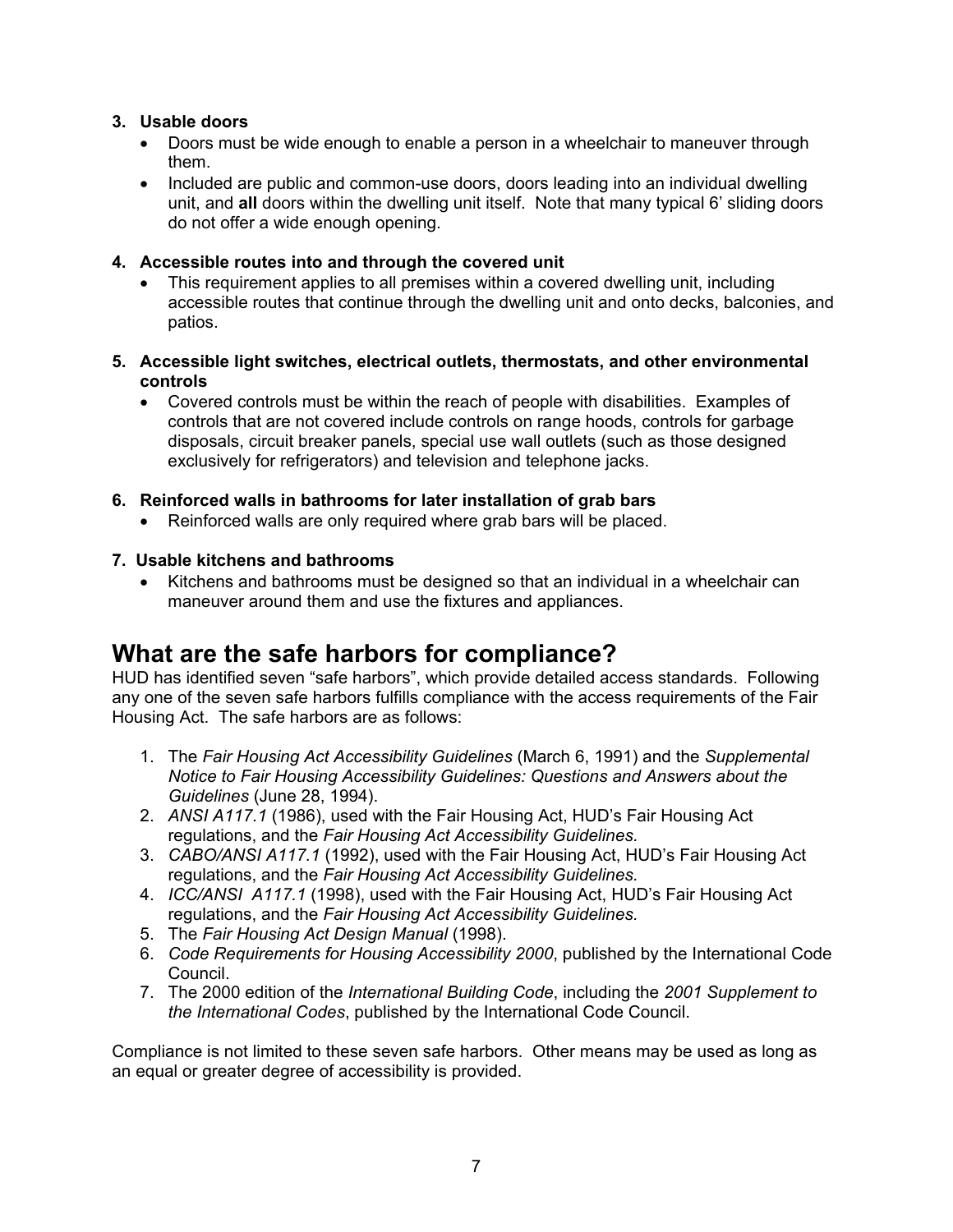## **What can my community do to support Fair Housing?**

Your community can promote fair housing through 5 steps:

- 1. Assess the status of fair housing in your community. Conduct a community-wide housing analysis to determine impediments to fair housing. Meet with area realtors, neighborhood advocacy groups, planning and zoning commissions, and renters/buyers and brainstorm ways to eliminate these impediments.
- 2. Implement a fair housing ordinance and other measures. Based on your assessment, take action to eliminate impediments to fair housing. Every community should, at a minimum, pass a fair housing ordinance which contains a penalty clause. A sample fair housing ordinance is included in the appendix. If your community has passed a fair housing ordinance before 1988, please review the ordinance to ensure that all of the federally protected classes have been included in the ordinance.
- 3. Educate the community. Publicize the existence of the fair housing ordinance with a newspaper advertisement or fliers enclosed in utility bills. Educate the leasing and lending communities about fair housing requirements. Provide information to the public about whom to contact with a fair housing complaint.

Consider conducting a workshop related to housing opportunities. Discuss available funding for housing, community development, and social services. Include the topic of civil rights and fair housing laws and provide copies of brochures, posters, and related information.

Other educational possibilities include asking local businesses to display fair housing posters and sponsoring a Fair Housing essay writing contest at local schools.

- 4. Enforce the ordinance. Appoint a Fair Housing officer to investigate discrimination complaints, conduct education and training, and enforce city ordinances.
- 5. Encourage brokers to sign the Fair Lending "Best Practices" Agreement. Encourage mortgage brokers in your community to sign the Fair Lending "Best Practices" Agreement promoted by HUD and the Mortgage Bankers Association of America.

These voluntary Agreements offer an opportunity for lenders to incorporate fair housing and equal opportunity principles into their mortgage lending standards, as well as increase low income and minority lending. The companies and associations that have signed Agreements not only commit to meet their responsibilities under the Fair Housing Act, but also are making a serious effort to exceed those requirements. The signatories have generally assented to:

- Maintain a strong policy providing for adherence to fair lending practices,
- Administer a review process for loan applications so that applicants will be given every opportunity to qualify for a mortgage,
- Make loans of any size so that all borrowers may be served,
- Provide information on all loan programs for which an applicant qualifies.